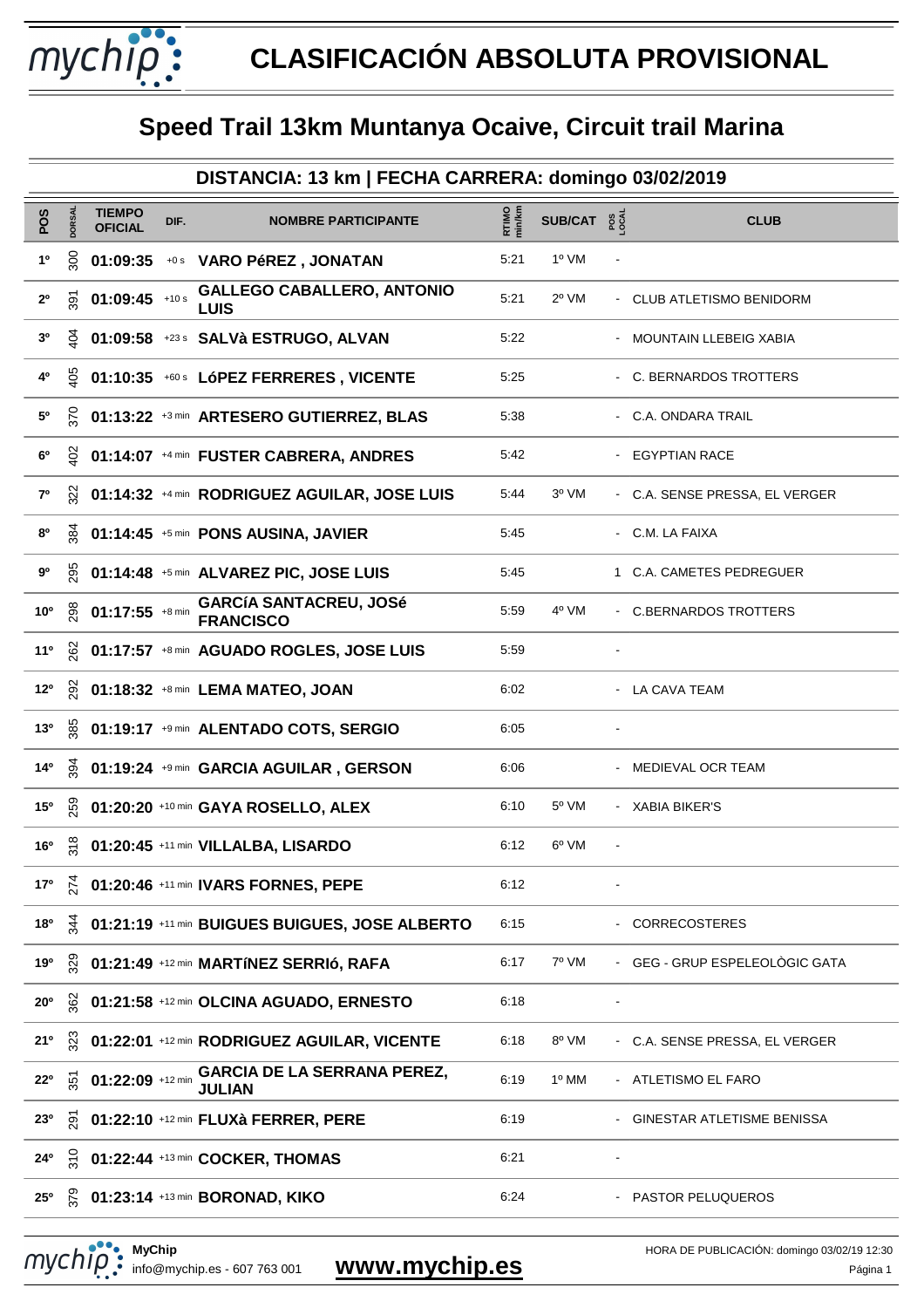mychip:

|                 | DISTANCIA: 13 km   FECHA CARRERA: domingo 03/02/2019 |                                 |      |                                                   |                 |                                     |   |                                |  |  |
|-----------------|------------------------------------------------------|---------------------------------|------|---------------------------------------------------|-----------------|-------------------------------------|---|--------------------------------|--|--|
| POS             | DORSAL                                               | <b>TIEMPO</b><br><b>OFICIAL</b> | DIF. | <b>NOMBRE PARTICIPANTE</b>                        | RTIMO<br>min/km | SUB/CAT $\frac{8}{5}$ $\frac{8}{5}$ |   | <b>CLUB</b>                    |  |  |
| $26^{\circ}$    | Sol                                                  |                                 |      | 01:24:09 +14 min PONS BOSCH, SALVADOR             | 6:28            | 9º VM                               |   | - C.A. SENSE PRESSA, EL VERGER |  |  |
| 27°             | ă                                                    |                                 |      | 01:24:39 +15 min TARAZONA JORGE, CARLES           | 6:30            | $10^{\circ}$ VM                     |   | - SOM PASSATGE                 |  |  |
| <b>28°</b>      | $\frac{4}{3}$                                        |                                 |      | 01:25:18 +15 min FELIU SALVA, DAVID               | 6:33            | $11^{\circ}$ VM                     |   | - C.M. LA FAIXA                |  |  |
| 29°             | $\frac{5}{2}$                                        |                                 |      | 01:25:38 +16 min DOMENECH DURA, JUAN              | 6:35            | $12^{\circ}$ VM                     |   | - C.A. SENSE PRESSA, EL VERGER |  |  |
| 30 <sup>o</sup> | $\tilde{R}$                                          |                                 |      | 01:25:51 +16 min MIRALLES MAS, NOEL               | 6:36            |                                     |   | 2 C.A. CAMETES PEDREGUER       |  |  |
| 31 <sup>0</sup> | 28                                                   |                                 |      | 01:26:44 +17 min NAVALMORAL PEDRO, JUANVI         | 6:40            | 13º VM                              |   | - C.A. GATA                    |  |  |
| 32 <sup>o</sup> | 350                                                  |                                 |      | 01:26:49 +17 min MUT MORELL, MARCOS               | 6:40            | 1º PM                               |   | - C.A. BALEARIA DIANIUM        |  |  |
| 33 <sup>0</sup> | ି କ                                                  |                                 |      | 01:26:51 +17 min MUT BUIGUES, JOSEP               | 6:40            | 14 <sup>o</sup> VM                  |   | - C.A. BALEARIA DIANIUM        |  |  |
| 34°             | <u>.eo</u>                                           |                                 |      | 01:27:07 +17 min CUERDA ROSA, ANDRES              | 6:42            |                                     |   |                                |  |  |
| 35 <sup>o</sup> | 99                                                   |                                 |      | 01:27:07 +17 min SANCHEZ UTRILLA, AITOR           | 6:42            |                                     |   |                                |  |  |
| 36 <sup>o</sup> | ଟ୍ଲ                                                  |                                 |      | 01:28:03 +18 min MORALES GONZALEZ, SERGIO         | 6:46            |                                     |   |                                |  |  |
| 1 <sup>a</sup>  | 278                                                  |                                 |      | 01:28:20 +18 min BERTOMEU VIVES, RAQUEL           | 6:47            |                                     |   | - GINESTAR ATLETISME BENISSA   |  |  |
| 37 <sup>o</sup> | উ                                                    |                                 |      | 01:29:00 +19 min CASELLES PEDRO, JOSE             | 6:50            | 2º MM                               |   | - GEG - GRUP ESPELEOLÒGIC GATA |  |  |
| 380             | $\frac{5}{2}$                                        |                                 |      | 01:29:17 +19 min GARCIA ROSELLÓ, JOAN             | 6:52            |                                     |   | 3 C.A. CAMETES PEDREGUER       |  |  |
| 39°             | 293                                                  |                                 |      | 01:29:17 +19 min MORANT BERTOMEU, PAU             | 6:52            |                                     |   | 4 C.A. CAMETES PEDREGUER       |  |  |
| 2 <sup>a</sup>  | 343                                                  |                                 |      | 01:29:18 +19 min GADEA CATALA, ANGELA             | 6:52            |                                     |   | - C. A. BÈRNIA                 |  |  |
| 40 <sup>o</sup> | ğ,                                                   |                                 |      | 01:30:23 +20 min SAN PABLO, SEBAS                 | 6:57            | $15^{\circ}$ VM                     |   | SUPERATESPORT.COM              |  |  |
| 3 <sup>a</sup>  | 342                                                  |                                 |      | 01:30:24 +20 min MONTES GARCIA, MARI TERE         | 6:57            |                                     |   | - SUPERATESPORT.COM            |  |  |
| 410             | 357                                                  |                                 |      | 01:30:46 +21 min MAYANS, JUANJO                   | 6:58            | $16^{\circ}$ VM                     |   |                                |  |  |
| 42°             | 33                                                   |                                 |      | 01:30:47 +21 min SALA REIG, IVAN                  | 6:59            |                                     | 5 |                                |  |  |
| 43°             | 366                                                  |                                 |      | 01:31:06 +21 min VILLALTA CASTILLO, EZEQUIEL JOSE | 7:00            |                                     |   |                                |  |  |
| 44°             | 383                                                  |                                 |      | 01:31:26 +21 min MUñOZ PéREZ, SERGIO              | 7:02            |                                     |   |                                |  |  |
| 45°             | ਕ਼                                                   |                                 |      | 01:32:01 +22 min PLAZA, RAFAEL                    | 7:04            | 17 <sup>o</sup> VM                  |   |                                |  |  |
| 46°             | řε                                                   |                                 |      | 01:32:25 +22 min ZARAGOZA GALDON, DANIEL          | 7:06            | 3º MM                               |   |                                |  |  |
| 47 <sup>o</sup> | 55                                                   |                                 |      | 01:32:27 +22 min SIGNES ALBEROLA, LLUIS           | 7:06            |                                     |   | - C.M. LA FAIXA                |  |  |

**MyChip** MyChip<br>
info@mychip.es - 607 763 001

my striper and the second term of the second term of the second term of the second term of the second term of the second term of the second term of the second term of the second term of the second term of the second term o HORA DE PUBLICACIÓN: domingo 03/02/19 12:30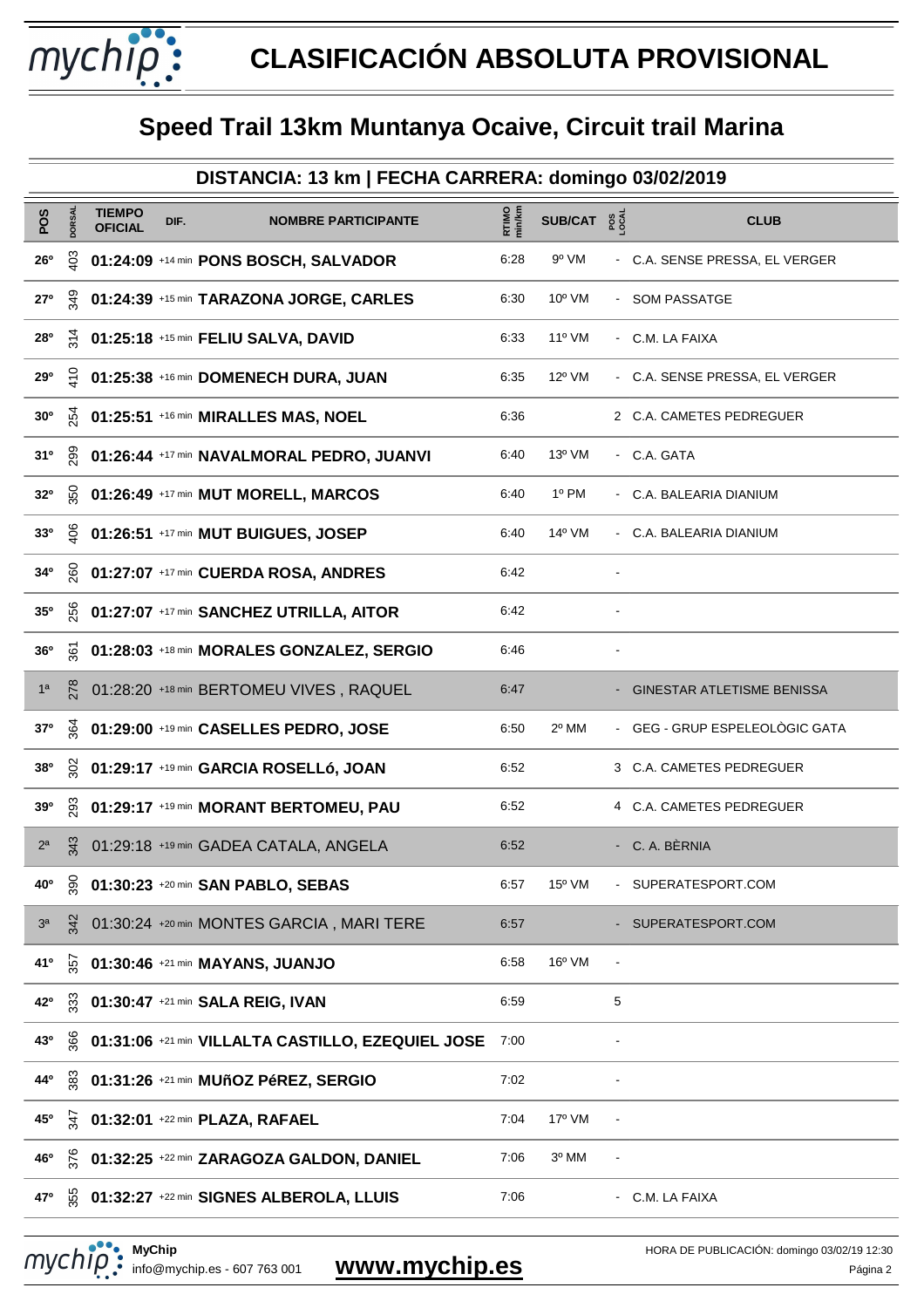mychip:

|                  | DISTANCIA: 13 km   FECHA CARRERA: domingo 03/02/2019 |                                 |      |                                                                      |                        |                        |  |                             |  |  |  |
|------------------|------------------------------------------------------|---------------------------------|------|----------------------------------------------------------------------|------------------------|------------------------|--|-----------------------------|--|--|--|
| POS              | DORSAL                                               | <b>TIEMPO</b><br><b>OFICIAL</b> | DIF. | <b>NOMBRE PARTICIPANTE</b>                                           | <b>RTIMO</b><br>min/km | SUB/CAT $2\frac{3}{8}$ |  | <b>CLUB</b>                 |  |  |  |
| 48 <sup>o</sup>  | 356                                                  |                                 |      | 01:32:27 +22 min AGUILLA CAMBRON, SEBASTIAN                          | 7:06                   | 4º MM                  |  | - C.M. LA FAIXA             |  |  |  |
| 49°              | $\frac{315}{5}$                                      |                                 |      | 01:32:56 +23 min FORNES ALBEROLA, ÓSCAR                              | 7:08                   | 18° VM                 |  | 6 C.A. CAMETES PEDREGUER    |  |  |  |
| $50^{\circ}$     | 328                                                  |                                 |      | 01:32:57 +23 min PONS CABRERA, JOAQUIN                               | 7:09                   |                        |  | - DESNIVEL+TRAIL            |  |  |  |
| 51°              | 386                                                  |                                 |      | 01:33:14 +23 min BUIGUES VALDIVIESO, JAVIER                          | 7:10                   |                        |  |                             |  |  |  |
| 52°              | 380                                                  |                                 |      | 01:33:20 +23 min GONZáLEZ-ALBO PASTOR, ROBERTO                       | 7:10                   |                        |  |                             |  |  |  |
| 53 <sup>o</sup>  | ଛ                                                    |                                 |      | 01:33:50 +24 min POVEDA HARO, ANGEL                                  | 7:13                   | 5º MM                  |  | - C.A. LA XARA              |  |  |  |
| 54°              | $\tilde{\kappa}$                                     |                                 |      | 01:34:24 +24 min FORNES MALONDA, VICTOR                              | 7:15                   |                        |  | - CORRECOSTERES             |  |  |  |
| 55°              | ଞୁ                                                   |                                 |      | 01:34:27 +24 min DURá PASTOR, VÍCTOR                                 | 7:15                   |                        |  |                             |  |  |  |
| <b>56°</b>       | <u>96</u>                                            |                                 |      | 01:35:06 +25 min ROCHER SALOM, CARLOS                                | 7:18                   |                        |  |                             |  |  |  |
| 4 <sup>a</sup>   | $\overline{\overline{374}}$                          |                                 |      | 01:35:06 +25 min SALA IVARS, LYDIA                                   | 7:18                   |                        |  | - CORRECOSTERES             |  |  |  |
| 57 <sup>o</sup>  | 297                                                  | $01:35:17$ +25 min              |      | <b>GONZALEZ FONTANET, JUAN</b><br><b>CARLOS</b>                      | 7:19                   | $19^{\circ}$ VM        |  | - C. BERNARDOS TROTTERS     |  |  |  |
| 58 <sup>o</sup>  | 258                                                  |                                 |      | 01:35:38 +26 min QUESADA GONZALEZ, IVAN                              | 7:21                   |                        |  |                             |  |  |  |
| 59°              | 도                                                    |                                 |      | 01:35:45 +26 min FERRER MANCHA, CRISTIAN                             | 7:21                   |                        |  |                             |  |  |  |
| $60^{\circ}$     | 332                                                  |                                 |      | 01:36:10 +26 min SOTO CANO, FRANCISCO JOSé                           | 7:23                   |                        |  | - CORRECOSTERES             |  |  |  |
| 61°              | 359                                                  |                                 |      | 01:36:13 +26 min ROMERO RUEDA, ANTONIO JAVIER                        | 7:24                   |                        |  | - CORRECOSTERES             |  |  |  |
| 5 <sup>a</sup>   | 363                                                  |                                 |      | 01:36:45 +27 min SáNCHEZ MARTIN, SONIA                               | 7:26                   | $1a$ VF                |  | - C.A. CAMALLAES REFLYX     |  |  |  |
| 62 <sup>o</sup>  | 334                                                  | 01:36:48 +27 min                |      | <b>MARTI ESPINOS, SANTI MARTI</b><br><b>ESPINOS</b>                  | 7:26                   | 20° VM                 |  | - C.A. CORREMUNDOS          |  |  |  |
| 6 <sup>a</sup>   | 413                                                  |                                 |      | 01:37:05 +27 min GINER CALATAYUD, MARIA ANGELS                       | 7:28                   |                        |  | CC BèRNIA-XALó              |  |  |  |
| $7^{\mathrm{a}}$ | 393                                                  |                                 |      | 01:37:13 +27 min ALEMANY MOLL, EVA                                   | 7:28                   |                        |  | <b>ONDARA TRI-ESPORT</b>    |  |  |  |
| 63 <sup>o</sup>  | 279                                                  |                                 |      | 01:37:18 +27 min COLLADO GARCIA, DAVID                               | 7:29                   | 21º VM                 |  | - C.A. CAMETES PEDREGUER    |  |  |  |
| 64°              | $\tilde{5}$                                          |                                 |      | 01:37:32 +27 min GUTIERREZ GUZMAN, ALEJANDRO                         | 7:30                   |                        |  | <b>SOM PASSATGE</b>         |  |  |  |
| 65 <sup>o</sup>  | 392                                                  |                                 |      | 01:37:42 +28 min LOZANO MOYA, JOSE                                   | 7:30                   | 22° VM                 |  | ENGANXA'T A CORRER          |  |  |  |
| 8 <sup>a</sup>   | 261                                                  |                                 |      | 01:37:51 +28 min CASTIñEIRA LUCHORO, RAQUEL                          | 7:31                   |                        |  | GINESTAR ATLETISME BENISSA  |  |  |  |
| 9 <sup>a</sup>   | 352                                                  |                                 |      | 01:39:28 +29 min MONCHO, MARIA TERESA                                | 7:39                   | $2^a$ VF               |  | <b>ATLETISMO EL FARO</b>    |  |  |  |
| $66^{\circ}$     |                                                      |                                 |      | $\stackrel{\circ}{\sim}$ 01:39:54 +30 min BAñULS SENDRA, JUAN CARLOS | 7:41                   | 23° VM                 |  | CLUB DE MUNTANYA BOTAMARGES |  |  |  |

**MyChip** MyChip<br>
info@mychip.es - 607 763 001

my striper and the contract of the stripe of the stripe of the stripe of the stripe of the stripe of the stripe of the stripe of the stripe of the stripe of the stripe of the stripe of the stripe of the stripe of the strip HORA DE PUBLICACIÓN: domingo 03/02/19 12:30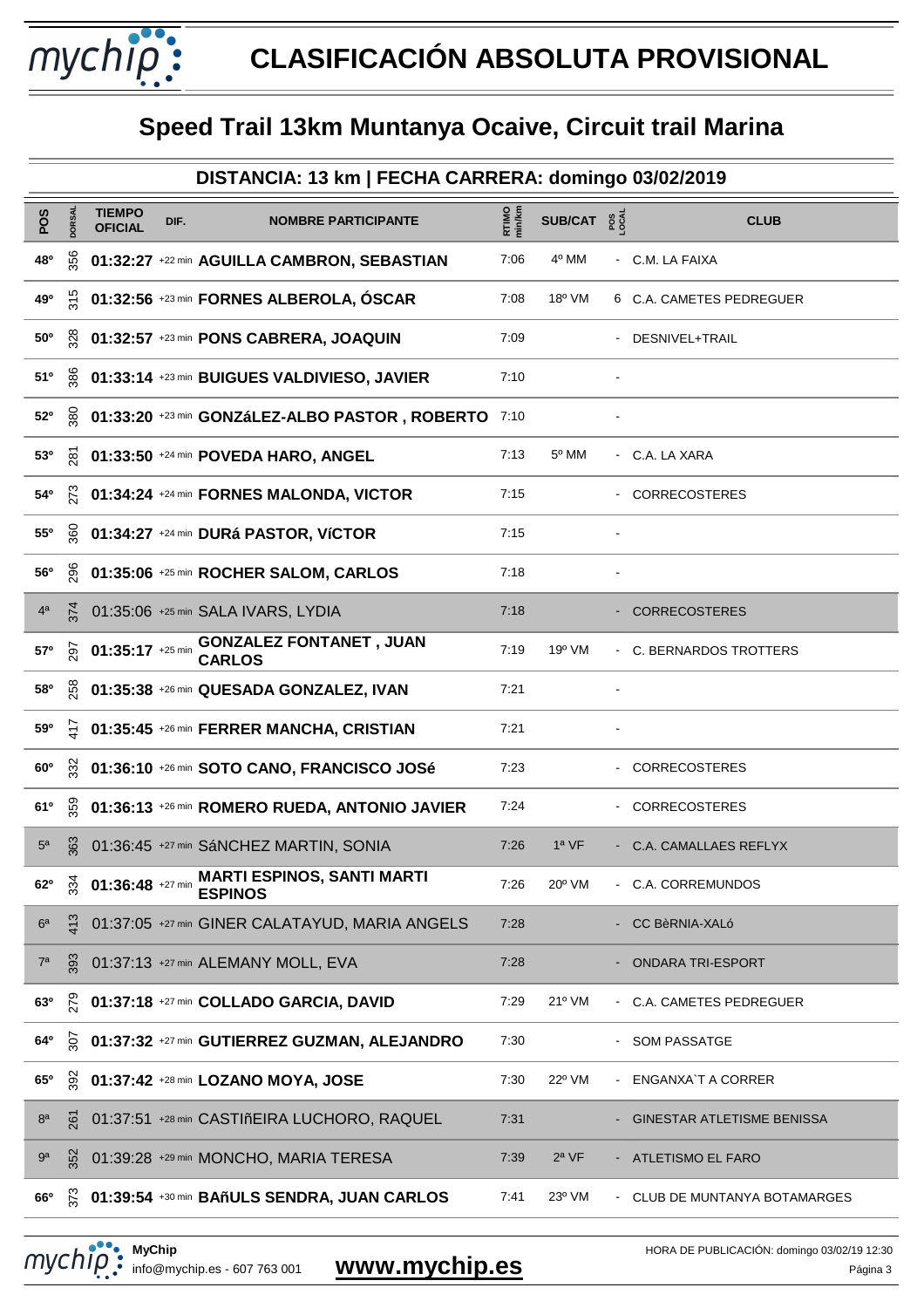mychip:

|                 | DISTANCIA: 13 km   FECHA CARRERA: domingo 03/02/2019 |                                 |      |                                             |                 |                        |                          |                                   |  |  |
|-----------------|------------------------------------------------------|---------------------------------|------|---------------------------------------------|-----------------|------------------------|--------------------------|-----------------------------------|--|--|
| POS             | <b>DORSAL</b>                                        | <b>TIEMPO</b><br><b>OFICIAL</b> | DIF. | <b>NOMBRE PARTICIPANTE</b>                  | RTIMO<br>min/km | SUB/CAT $2\frac{3}{2}$ |                          | <b>CLUB</b>                       |  |  |
| 67°             | $\frac{5}{2}$                                        |                                 |      | 01:40:04 +30 min PONS PARRA, FERNANDO DAVID | 7:41            | 24° VM                 | 7                        |                                   |  |  |
| 68 <sup>o</sup> | 399                                                  |                                 |      | 01:40:10 +30 min MENGUAL PASTOR, FRANCISCO  | 7:42            | $25^{\circ}$ VM        |                          |                                   |  |  |
| 10 <sup>a</sup> | 338                                                  |                                 |      | 01:40:15 +30 min VAN GERWEN, CINDY          | 7:42            | $3a$ VF                |                          |                                   |  |  |
| 11 <sup>a</sup> | $\tilde{t}$                                          |                                 |      | 01:40:46 +31 min GOVERS, PASCALLE           | 7:45            | $1a$ MF                |                          | - ATLETISMO EL FARO               |  |  |
| 12 <sup>a</sup> | 365                                                  |                                 |      | 01:41:12 +31 min SALA LLOPIS, INMA          | 7:47            | 4ª VF                  |                          |                                   |  |  |
| 69°             | $\frac{6}{3}$                                        |                                 |      | 01:41:25 +31 min TERRADES DALMAU, TONI      | 7:48            | 26° VM                 |                          | - C.A. GATA                       |  |  |
| 13 <sup>a</sup> | 275                                                  |                                 |      | 01:41:31 +31 min BREA ORENGO, ALEJANDRA     | 7:48            | $5^a$ VF               |                          | <b>DENIA TRIATLO</b>              |  |  |
| 14 <sup>a</sup> | <b>PZO</b>                                           |                                 |      | 01:41:31 +31 min FORNELL, MONIKA            | 7:48            | 6 <sup>a</sup> VF      |                          | GINESTAR ATLETISME BENISSA        |  |  |
| <b>70°</b>      | g                                                    |                                 |      | 01:42:13 +32 min RICART SANCHIS, DAVID      | 7:51            | 6º MM                  |                          |                                   |  |  |
| 710             | $\tilde{Q}$                                          |                                 |      | 01:42:14 +32 min DOMINGO MARES, MANEL       | 7:51            | 7º MM                  |                          |                                   |  |  |
| 15 <sup>a</sup> | <b>197</b>                                           |                                 |      | 01:42:23 +32 min MONFORT GARCIA, ROSA       | 7:52            |                        |                          | - C.A. GATA                       |  |  |
| 16 <sup>a</sup> | 272                                                  |                                 |      | 01:42:23 +32 min GóMEZ PASTOR, LLUM         | 7:52            |                        |                          | GINESTAR ATLETISME BENISSA        |  |  |
| 17 <sup>a</sup> | $\frac{313}{2}$                                      |                                 |      | 01:42:24 +32 min PEREZ SASTRE, NAILA        | 7:52            |                        |                          | 1 C.A. CAMETES PEDREGUER          |  |  |
| 72°             | 382                                                  |                                 |      | 01:42:30 +32 min WINDEMER, RICHARD          | 7:53            | 8º MM                  |                          | - DARTMOOR RUNNERS                |  |  |
| 730             | g                                                    |                                 |      | 01:42:49 +33 min MUñOZ TORREGROSA, PACO     | 7:54            | 9º MM                  |                          | - C.E. DORSAL 19 PEGO             |  |  |
| 74°             | $\frac{80}{20}$                                      |                                 |      | 01:43:07 +33 min SERVER I COSATA, ANDRES    | 7:55            | $27^{\circ}$ VM        | $\overline{\phantom{a}}$ |                                   |  |  |
| 18 <sup>a</sup> | 368                                                  |                                 |      | 01:43:16 +33 min SEGUI TASA, ROSA ISABEL    | 7:56            | 7ª VF                  |                          | - CLUB ESPORTIU CORREDORS CALLOSA |  |  |
| <b>75°</b>      | $\tilde{\mathbb{S}}$                                 |                                 |      | 01:43:39 +34 min VIVES FORNES, VICENT       | 7:58            |                        | 8                        |                                   |  |  |
| 19 <sup>a</sup> | 271                                                  |                                 |      | 01:44:48 +35 min JACKSON, KAY               | 8:03            | 8ª VF                  |                          |                                   |  |  |
| 76°             | 326                                                  |                                 |      | 01:45:15 +35 min IBAÑEZ ORTOLA, PEP         | 8:05            | 10° MM                 | $\sim$                   | C.A. BALEARIA DIANIUM             |  |  |
| 77°             | 375                                                  |                                 |      | 01:45:18 +35 min PARRITT, ANDY              | 8:06            | 11º MM                 |                          |                                   |  |  |
| 20 <sup>a</sup> | $\tilde{\mathcal{Q}}$                                |                                 |      | 01:46:29 +36 min LEAL MORA, BELéN           | 8:11            |                        |                          | DéNIA TRIATLó                     |  |  |
| 21 <sup>a</sup> | 266                                                  |                                 |      | 01:46:38 +37 min FONT CRESPO, SILVIA        | 8:12            | 9ª VF                  |                          | GINESTAR ATLETISME BENISSA        |  |  |
| 22 <sup>a</sup> | 276                                                  |                                 |      | 01:46:45 +37 min MARCO MARTI, MARISA        | 8:12            | $2a$ MF                |                          | C.A. BALEARIA DIANIUM             |  |  |
| 23 <sup>a</sup> | 378                                                  |                                 |      | 01:47:23 +37 min MAS BALLESTER, BEATRIZ     | 8:15            |                        |                          |                                   |  |  |

**MyChip** MyChip<br>
info@mychip.es - 607 763 001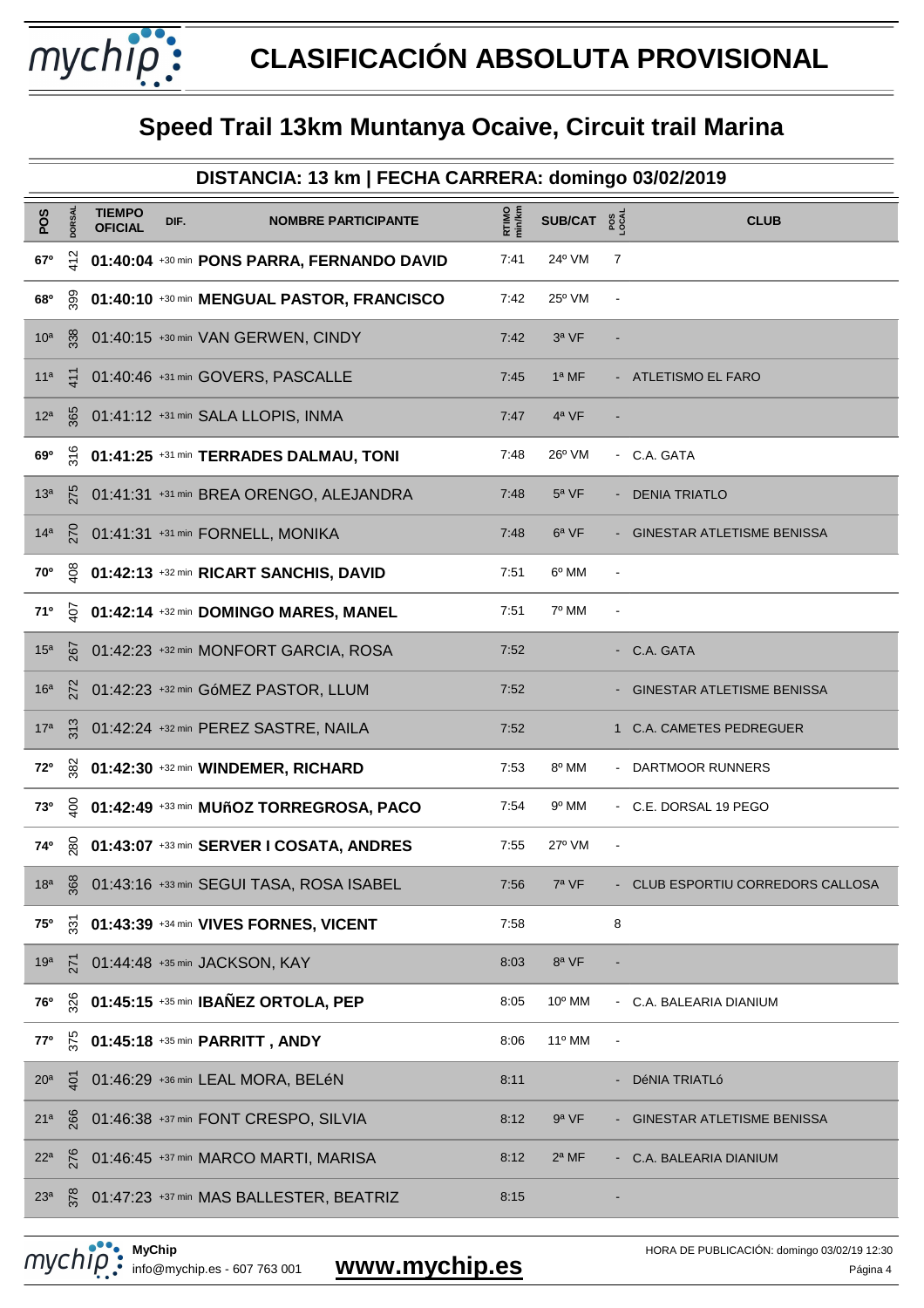mychip:

|                 | DISTANCIA: 13 km   FECHA CARRERA: domingo 03/02/2019 |                                 |      |                                             |                 |                        |                |                                |  |  |  |
|-----------------|------------------------------------------------------|---------------------------------|------|---------------------------------------------|-----------------|------------------------|----------------|--------------------------------|--|--|--|
| POS             | DORSAL                                               | <b>TIEMPO</b><br><b>OFICIAL</b> | DIF. | <b>NOMBRE PARTICIPANTE</b>                  | RTIMO<br>min/km | SUB/CAT $2\frac{8}{5}$ |                | <b>CLUB</b>                    |  |  |  |
| 78°             | 264                                                  |                                 |      | 01:47:25 +37 min FERRER RIBES, ANDRES       | 8:15            | 12º MM                 |                | 9 CAMETES SPAT                 |  |  |  |
| 79°             | 358                                                  |                                 |      | 01:47:25 +37 min SALVADOR CARRIÓ, KIKE      | 8:15            |                        |                |                                |  |  |  |
| 24 <sup>a</sup> | 335                                                  |                                 |      | 01:47:38 +38 min ORDOÑEZ FERNANDEZ, MAR     | 8:16            | $10a$ VF               |                |                                |  |  |  |
| 80 <sup>o</sup> | 263                                                  |                                 |      | 01:47:39 +38 min DOMENECH DONDERIS, JAUME   | 8:16            | 28° VM                 | $\blacksquare$ |                                |  |  |  |
| 81°             | <u>ទ្ទ</u>                                           |                                 |      | 01:47:39 +38 min NAVARRO MORENO, ROBERTO    | 8:16            |                        |                |                                |  |  |  |
| 82°             | <sub>285</sub>                                       |                                 |      | 01:47:47 +38 min CAñADAS VIVES, JUAN        | 8:17            |                        |                |                                |  |  |  |
| 830             | <u>ळ्</u>                                            |                                 |      | 01:47:49 +38 min NARANJO RUBIO, JUAN        | 8:17            |                        |                | - C.A. LA XARA                 |  |  |  |
| 84°             | $\tilde{\varkappa}$                                  |                                 |      | 01:47:53 +38 min SANCHEZ LOPEZ, MARCOS      | 8:17            |                        |                | - C.A. BALEARIA DIANIUM        |  |  |  |
| 85°             | $\overline{5}$                                       |                                 |      | 01:48:04 +38 min HERNáNDEZ HERRERO, ANTONIO | 8:18            | 13º MM                 | $\blacksquare$ |                                |  |  |  |
| 25 <sup>a</sup> | 265                                                  |                                 |      | 01:48:18 +38 min GARCIA ROVIRA, FINA        | 8:19            | $11a$ VF               |                | - GINESTAR ATLETISME BENISSA   |  |  |  |
| 26 <sup>a</sup> | 250                                                  |                                 |      | 01:48:28 +38 min LEONARD, JANE              | 8:20            | 3ª MF                  |                |                                |  |  |  |
| 27 <sup>a</sup> | 353                                                  |                                 |      | 01:48:50 +39 min TORRES GONZALEZ, LIRIA     | 8:22            | $12a$ VF               |                | <b>CLUB ATLETISMO BENIDORM</b> |  |  |  |
| <b>86°</b>      | 354                                                  |                                 |      | 01:48:51 +39 min ZABALETA ARRIMADA, TEODORO | 8:22            | 14 <sup>°</sup> MM     |                | - CLUB ATLETISMO BENIDORM      |  |  |  |
| 87°             | 348                                                  |                                 |      | 01:48:53 +39 min MULET SOLER, JOSEP         | 8:22            | $15^{\circ}$ MM        |                | - GEG - GRUP ESPELEOLÒGIC GATA |  |  |  |
| 880             | $\tilde{5}$                                          |                                 |      | 01:49:11 +39 min COLOMA FERRER, PACO        | 8:23            | $16^{\circ}$ MM        | $\sim$         | GEG - GRUP ESPELEOLÒGIC GATA   |  |  |  |
| 890             | $\frac{6}{2}$                                        |                                 |      | 01:49:13 +39 min MOLINA FUSTER, JOSE DAVID  | 8:24            |                        |                | - C. BERNARDOS TROTTERS        |  |  |  |
| 28 <sup>a</sup> | $\frac{4}{3}$                                        |                                 |      | 01:50:04 +40 min VICENTE SÁNCHEZ, SONIA     | 8:28            | $13a$ VF               |                |                                |  |  |  |
| $90^\circ$      | र्भ                                                  |                                 |      | 01:50:07 +40 min SIRVENT COSTA, JAVIER      | 8:28            | 29° VM                 |                |                                |  |  |  |
| 29 <sup>a</sup> | 319                                                  |                                 |      | 01:50:44 +41 min MULET ESCRIVà, MARIA JOSé  | 8:31            |                        |                |                                |  |  |  |
| 30 <sup>a</sup> | 346                                                  |                                 |      | 01:50:56 +41 min WEIN, CHRISTIANE           | 8:32            | $14a$ VF               |                |                                |  |  |  |
| 91°             | 345                                                  |                                 |      | 01:50:57 +41 min SERRA CATALA, JUAN         | 8:32            | 17º MM                 | $\sim$         | <b>SOM PASSATGE</b>            |  |  |  |
| $92^{\circ}$    | $\frac{5}{2}$                                        |                                 |      | 01:52:34 +42 min BURZIO, MARCELO            | 8:39            | 18º MM                 |                |                                |  |  |  |
| 31 <sup>a</sup> | 306                                                  |                                 |      | 01:53:09 +43 min WOOD, SARAH                | 8:42            | $15a$ VF               |                |                                |  |  |  |
| 32 <sup>a</sup> | 395                                                  |                                 |      | 01:53:11 +43 min HOPWOOD, REBECCA           | 8:42            | $1a$ PF                |                |                                |  |  |  |
| 93 <sup>0</sup> | $\vec{z}$                                            |                                 |      | 01:53:12 +43 min MEJIAS ESTRUCH, MANUEL     | 8:42            |                        |                |                                |  |  |  |

**MyChip** MyChip<br>
info@mychip.es - 607 763 001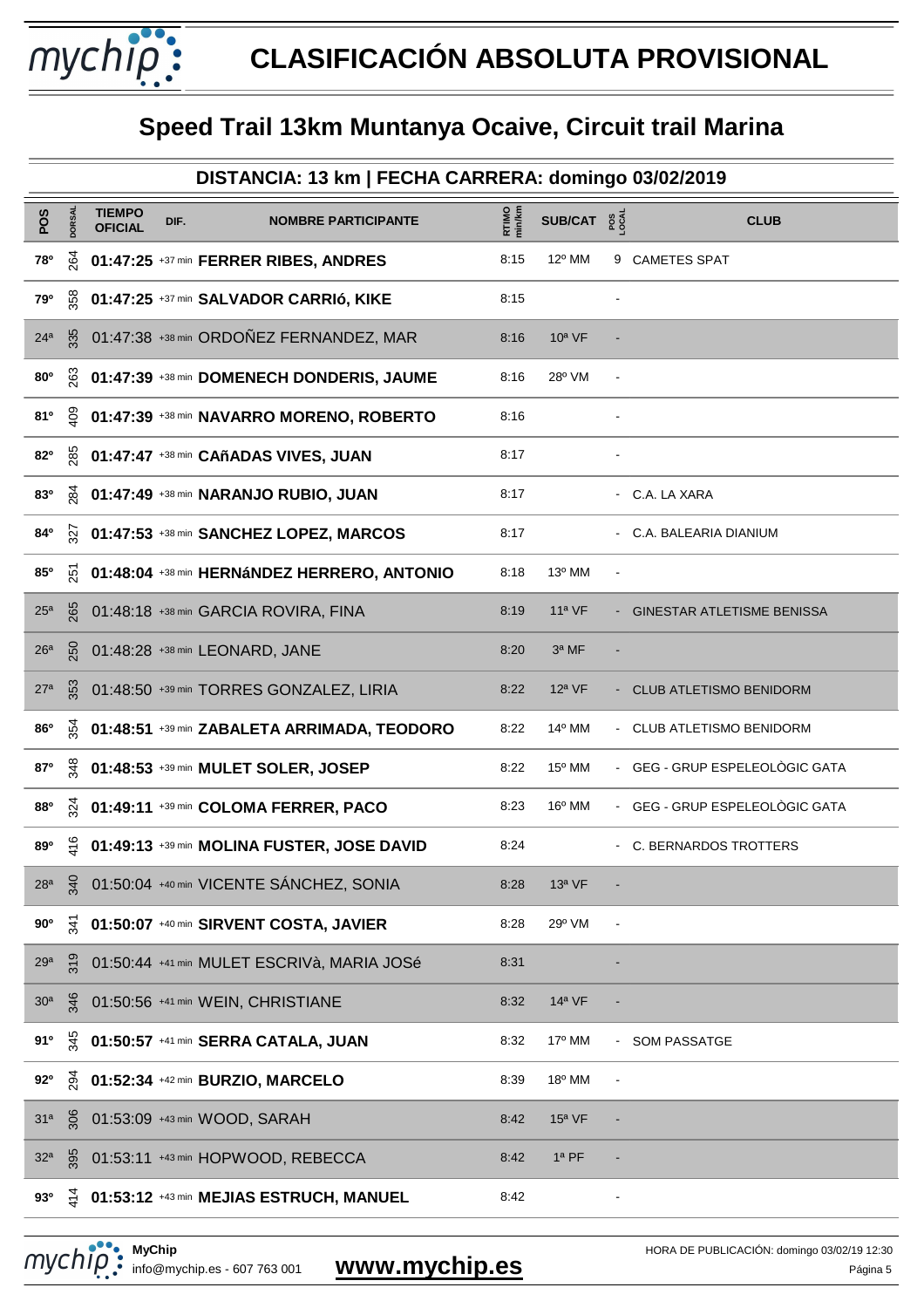mychip:

|                  | DISTANCIA: 13 km   FECHA CARRERA: domingo 03/02/2019 |                                 |      |                                                 |                        |                        |                |                                     |  |  |  |
|------------------|------------------------------------------------------|---------------------------------|------|-------------------------------------------------|------------------------|------------------------|----------------|-------------------------------------|--|--|--|
| POS              | <b>DORSAL</b>                                        | <b>TIEMPO</b><br><b>OFICIAL</b> | DIF. | <b>NOMBRE PARTICIPANTE</b>                      | <b>RTIMO</b><br>min/km | SUB/CAT $2\frac{8}{5}$ |                | <b>CLUB</b>                         |  |  |  |
| 33 <sup>a</sup>  | 308                                                  |                                 |      | 01:53:12 +43 min WILLIAMS, KATIE                | 8:42                   | $16a$ VF               |                | <b>CLUB MULTIESPORT BENITATXELL</b> |  |  |  |
| 34 <sup>a</sup>  | 325                                                  |                                 |      | 01:53:32 +43 min VELDEMAN, ILSE                 | 8:44                   | $17a$ VF               |                |                                     |  |  |  |
| 94°              | $\frac{2}{3}$                                        |                                 |      | 01:57:19 +47 min SANTACREU RIBES, JAVIER        | 9:01                   | 19º MM                 |                | GINESTAR ATLETISME BENISSA          |  |  |  |
| 95°              | 336                                                  |                                 |      | 01:57:32 +47 min IVARS GILABERT, VICENT         | 9:02                   | $30^{\circ}$ VM        |                | - HOPE RUNNERS                      |  |  |  |
| 35 <sup>a</sup>  | $\frac{6}{10}$                                       |                                 |      | 01:57:35 +47 min ROSIQUE BALANZA, MARIA DOLORES | 9:02                   |                        |                |                                     |  |  |  |
| 36 <sup>a</sup>  | 339                                                  |                                 |      | 01:57:37 +48 min COLECHá SMILES, SARA           | 9:02                   | 4ª MF                  |                |                                     |  |  |  |
| 37 <sup>a</sup>  | 305                                                  |                                 |      | 01:57:42 +48 min FERRANDO ROIG, OLGA            | 9:03                   | $5a$ MF                |                | - CLUB ESPORTIU CORREDORS CALLOSA   |  |  |  |
| 38 <sup>a</sup>  | ğ                                                    |                                 |      | 01:57:42 +48 min SEGUI TASA, M. ESPERANZA       | 9:03                   | $18a$ VF               |                | - CLUB ESPORTIU CORREDORS CALLOSA   |  |  |  |
| $96^{\circ}$     | 330                                                  |                                 |      | 01:57:58 +48 min MOLINES MADRID, JAUME          | 9:04                   |                        |                |                                     |  |  |  |
| 39 <sup>a</sup>  | 257                                                  |                                 |      | 01:58:01 +48 min BAYDAL PASTOR, ANA             | 9:04                   | $6a$ MF                |                | <b>GINESTAR ATLETISME BENISSA</b>   |  |  |  |
| 97°              | 283                                                  |                                 |      | 01:58:15 +48 min FAR RIPOLL, FRAANCISCO         | 9:05                   | 20° MM                 |                | - C A PUBLIDON                      |  |  |  |
| 40 <sup>a</sup>  | $\frac{1}{28}$                                       |                                 |      | 01:58:19 +48 min WINDEMER, TRACY                | 9:06                   | 7ª MF                  |                |                                     |  |  |  |
| 41 <sup>a</sup>  | 388                                                  |                                 |      | 01:58:22 +48 min CRUZ GóMEZ, JANETH             | 9:06                   | $19a$ VF               |                |                                     |  |  |  |
| 980              | 252                                                  |                                 |      | 01:58:28 +48 min FAR BALLESTER, DAVID           | 9:06                   | $31^{\circ}$ VM        |                |                                     |  |  |  |
| 42 <sup>a</sup>  | $\overline{311}$                                     |                                 |      | 01:58:36 +49 min SOLIVERES FULLANA, RAQUEL      | 9:07                   | $20a$ VF               |                | GINESTAR ATLETISME BENISSA          |  |  |  |
| 99°              | 282                                                  |                                 |      | 01:58:49 +49 min FERRER RAMIS, JAIME            | 9:08                   | $32^{\circ}$ VM        |                |                                     |  |  |  |
| 100°             | $\frac{1}{2}$                                        |                                 |      | 02:00:31 +50 min NAVALMORAL MAS, JOSE LUIS      | 9:16                   | 33º VM                 |                | <b>CORRECOSTERES</b>                |  |  |  |
| 43 <sup>a</sup>  | 508                                                  |                                 |      | 02:00:33 +50 min FLETCHER, AMANDA               | 9:16                   | 8ª MF                  |                | <b>C.A. CORREMUNDOS</b>             |  |  |  |
| 44 <sup>a</sup>  | 317                                                  |                                 |      | 02:02:13 +52 min ALOS BAYARRI, ROSA             | 9:24                   | 21 <sup>a</sup> VF     |                | <b>C.A. POBLATS MARITIMS</b>        |  |  |  |
| 45 <sup>a</sup>  | 320                                                  |                                 |      | 02:08:16 +58 min NAVE FLUXÀ, XELO               | 9:52                   | $22a$ VF               |                | <b>GINESTAR ATLETISME BENISSA</b>   |  |  |  |
| 101 <sup>o</sup> | $\tilde{\mathcal{Z}}$                                |                                 |      | 02:08:21 +58 min ANTON GARCIA, CARLOS           | 9:52                   | 34° VM                 |                | GINESTAR ATLETISME BENISSA          |  |  |  |
| 46 <sup>a</sup>  | 337                                                  |                                 |      | 02:09:31 +59 min ARABí ARABí, TERESA            | 9:57                   | 9ª MF                  |                | C.A. GATA                           |  |  |  |
| 47 <sup>a</sup>  | 277                                                  |                                 |      | 02:09:43 +60 min GIL GIL, INMA                  | 9:58                   | $10a$ MF               |                | C.A. BALEARIA DIANIUM               |  |  |  |
| 48 <sup>a</sup>  | <b>253</b>                                           |                                 |      | 02:10:19 +60 min RIVES GARCÍA, ANA              | 10:01                  | $23a$ VF               |                |                                     |  |  |  |
| 49 <sup>a</sup>  | 303                                                  |                                 |      | 02:11:55 +1h FERRER COSTA, PATRICIA             | 10:08                  | 24 <sup>a</sup> VF     | $\overline{2}$ |                                     |  |  |  |

**MyChip** MyChip<br>
info@mychip.es - 607 763 001